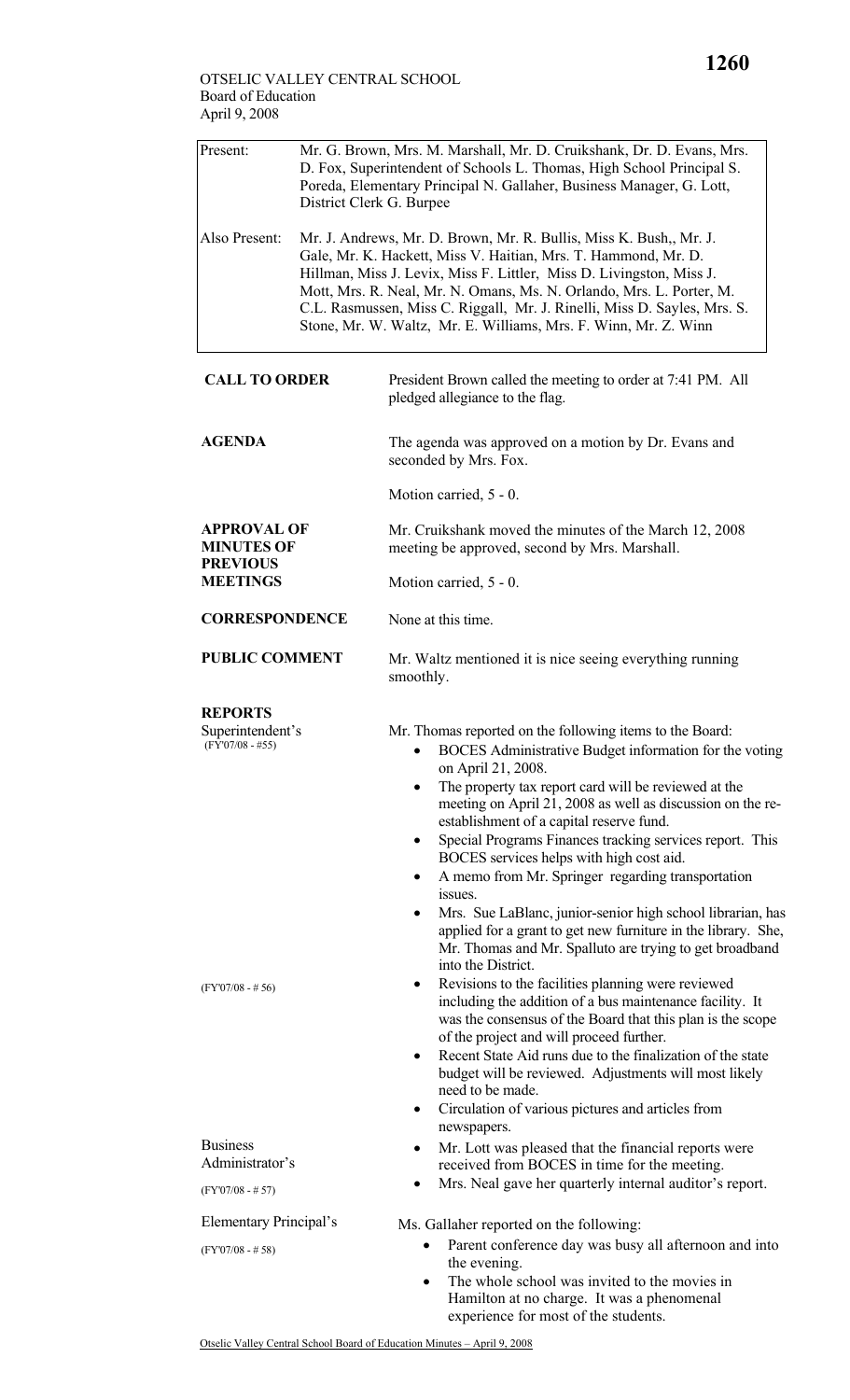|                                                                                        |                                                                                                                                                                                                                                                                                                                                                                                                                                                                                                                                                                                                                                                                                                                                                                                                                                                                                                         |                                                                                           | 1261                                   |  |
|----------------------------------------------------------------------------------------|---------------------------------------------------------------------------------------------------------------------------------------------------------------------------------------------------------------------------------------------------------------------------------------------------------------------------------------------------------------------------------------------------------------------------------------------------------------------------------------------------------------------------------------------------------------------------------------------------------------------------------------------------------------------------------------------------------------------------------------------------------------------------------------------------------------------------------------------------------------------------------------------------------|-------------------------------------------------------------------------------------------|----------------------------------------|--|
| High School Principal's                                                                | Mr. Poreda reported on the following:                                                                                                                                                                                                                                                                                                                                                                                                                                                                                                                                                                                                                                                                                                                                                                                                                                                                   |                                                                                           |                                        |  |
| Board Member's                                                                         | There are many students in attendance at this meeting to<br>fulfill their government and economics class<br>requirement.<br>Two Liberty Partnership students have been at a<br>$\bullet$<br>conference at Binghamton University.<br>Parent conference day was well attended. A majority of<br>٠<br>the conferences were in the middle school.<br>Advisory group minutes were distributed in the Board<br>$\bullet$<br>packets.<br>Mrs. Fox congratulated the cast and crew of the Pirates<br>of Penzance for a great job.<br>Mrs. Marshall reported that the Wall of Fame committee<br>٠<br>has met and will review their deliberations with Mr.<br>Thomas.<br>Mr. Brown also congratulated the cast and crew of the<br>٠<br>Spring musical.<br>The Chenango County School Boards' Association<br>٠<br>spring dinner meeting was a retirement dinner for Mr.<br>Pole. He reminisced about every school. |                                                                                           |                                        |  |
| <b>Financial Reports</b><br>$(FY'07/08 - #59)$                                         | Motion by Mrs. Fox to accept the financial reports as presented.<br>Second by Dr. Evans.                                                                                                                                                                                                                                                                                                                                                                                                                                                                                                                                                                                                                                                                                                                                                                                                                |                                                                                           |                                        |  |
|                                                                                        | Motion carried, 5 - 0.                                                                                                                                                                                                                                                                                                                                                                                                                                                                                                                                                                                                                                                                                                                                                                                                                                                                                  |                                                                                           |                                        |  |
| <b>OLD BUSINESS</b><br>Policy Manual - Third<br>Reading and Adoption -<br>Section 5000 | This meeting constitutes the third reading and adoption of<br>Section 5000 of the Otselic Valley Central School Policy<br>Manual.                                                                                                                                                                                                                                                                                                                                                                                                                                                                                                                                                                                                                                                                                                                                                                       |                                                                                           |                                        |  |
|                                                                                        | Motion by Mr. Cruikshank, upon the recommendation of the<br>Superintendent of Schools, to adopt section 5000 of the<br>Otselic Valley Central School Policy Manual.<br>Second by<br>Mrs. Marshall.                                                                                                                                                                                                                                                                                                                                                                                                                                                                                                                                                                                                                                                                                                      |                                                                                           |                                        |  |
|                                                                                        | Motion carried, 5 - 0.                                                                                                                                                                                                                                                                                                                                                                                                                                                                                                                                                                                                                                                                                                                                                                                                                                                                                  |                                                                                           |                                        |  |
| Policy Manual - Second<br>Reading Section 6000                                         | This meeting constitutes the second reading of sections 6000 of<br>the Otselic Valley Central School policy Manual.                                                                                                                                                                                                                                                                                                                                                                                                                                                                                                                                                                                                                                                                                                                                                                                     |                                                                                           |                                        |  |
| <b>NEW BUSINESS</b><br>Personnel<br>Recommendations                                    | Motion by Dr. Evans, upon the recommendation of the<br>Superintendent of Schools, to approve the following personnel<br>recommendations:                                                                                                                                                                                                                                                                                                                                                                                                                                                                                                                                                                                                                                                                                                                                                                |                                                                                           |                                        |  |
|                                                                                        | Tanya DeLee                                                                                                                                                                                                                                                                                                                                                                                                                                                                                                                                                                                                                                                                                                                                                                                                                                                                                             | Resignation as a                                                                          | <b>Effective March</b>                 |  |
|                                                                                        | Madeline<br>Marshall                                                                                                                                                                                                                                                                                                                                                                                                                                                                                                                                                                                                                                                                                                                                                                                                                                                                                    | bus aide<br>Appointment as a<br>bus aide at an<br>hourly rate of<br>\$8.35                | 14, 2008<br>Effective<br>April 1, 2008 |  |
|                                                                                        | <b>Bethany Sortman</b>                                                                                                                                                                                                                                                                                                                                                                                                                                                                                                                                                                                                                                                                                                                                                                                                                                                                                  | Appointment as a<br>$\frac{1}{4}$ stage director<br>for the 2008<br><b>Spring Musical</b> | At stipend of<br>\$361.00.             |  |
|                                                                                        | Second by Mr. Cruikshank.                                                                                                                                                                                                                                                                                                                                                                                                                                                                                                                                                                                                                                                                                                                                                                                                                                                                               |                                                                                           |                                        |  |
|                                                                                        | Motion carried, $5 - 0$ .                                                                                                                                                                                                                                                                                                                                                                                                                                                                                                                                                                                                                                                                                                                                                                                                                                                                               |                                                                                           |                                        |  |
| $2008 - 2009$<br>Transportation<br>Requests to Parochial<br>and Private Schools        | Motion by Dr. Evans, upon the recommendation of the<br>Superintendent of Schools, to approve District<br>transportation to parochial schools as follows:                                                                                                                                                                                                                                                                                                                                                                                                                                                                                                                                                                                                                                                                                                                                                |                                                                                           |                                        |  |
|                                                                                        | Amish School - Georgetown                                                                                                                                                                                                                                                                                                                                                                                                                                                                                                                                                                                                                                                                                                                                                                                                                                                                               |                                                                                           |                                        |  |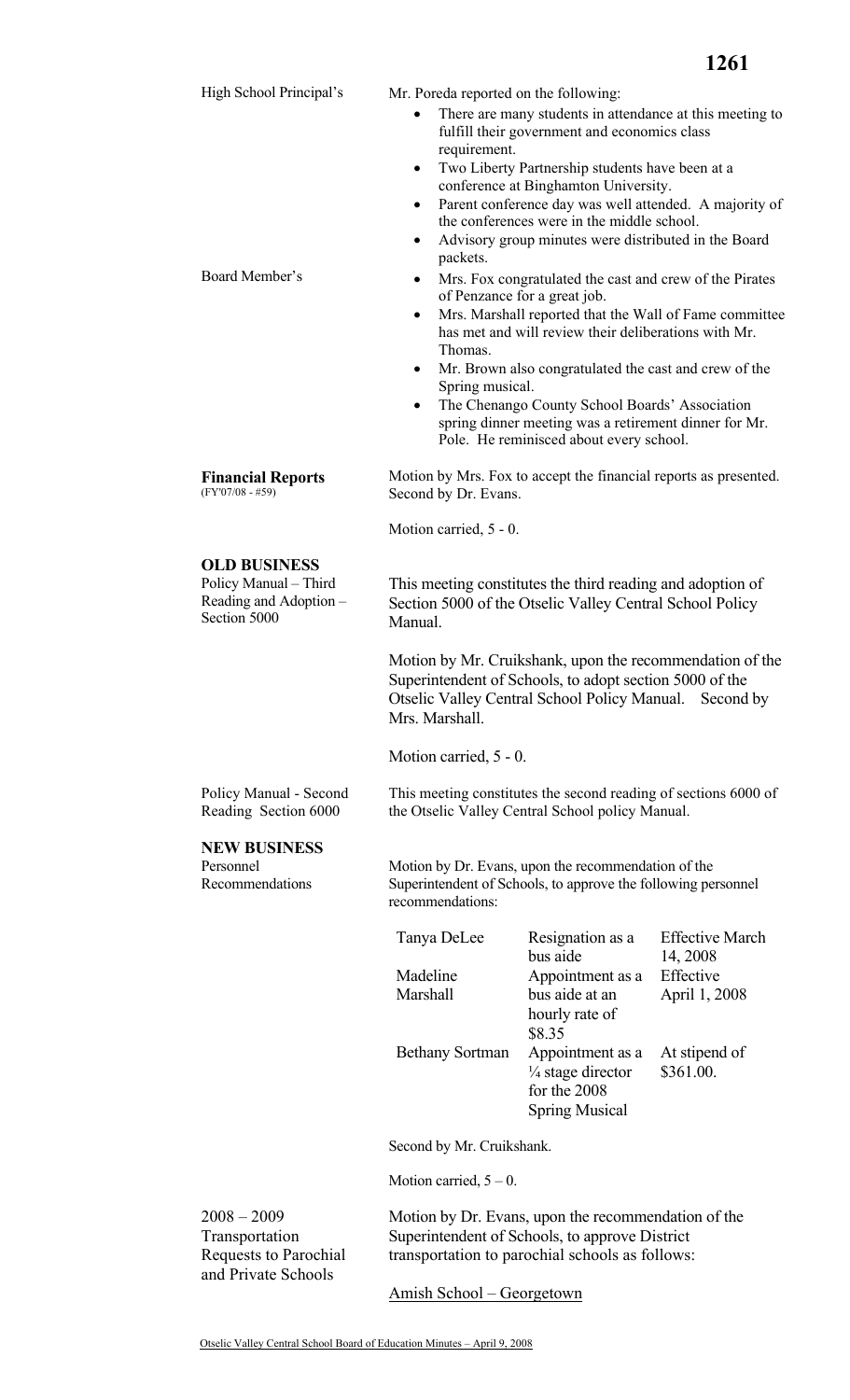Holy Family School – Norwich

Emma Hershberger

|                                                                                | $1101$ y $1'$ alility $3011001 - 1101$ Wich                                                                                                                                                                                                                                                                                                                            |                                                                                                                                                                         |  |  |
|--------------------------------------------------------------------------------|------------------------------------------------------------------------------------------------------------------------------------------------------------------------------------------------------------------------------------------------------------------------------------------------------------------------------------------------------------------------|-------------------------------------------------------------------------------------------------------------------------------------------------------------------------|--|--|
|                                                                                | Peter Kalin<br>Leah Kalin<br>Peter Robinson                                                                                                                                                                                                                                                                                                                            | Katelin Smith<br>Sarah Smith                                                                                                                                            |  |  |
|                                                                                | New Life Christian School - Randallsville                                                                                                                                                                                                                                                                                                                              |                                                                                                                                                                         |  |  |
|                                                                                | Alicia Bencke<br>Jade Bencke<br>Jessica Bencke<br>Joseph Billy<br>Levi Billy                                                                                                                                                                                                                                                                                           | Esther Lyon<br>Gabrielle Lyon<br>Jonathon Lyon<br>Mary Lyon<br>Rachael Lyon                                                                                             |  |  |
|                                                                                | Second by Mr. Brown.                                                                                                                                                                                                                                                                                                                                                   |                                                                                                                                                                         |  |  |
|                                                                                | Motion carried, 5 - 0.                                                                                                                                                                                                                                                                                                                                                 |                                                                                                                                                                         |  |  |
| Adoption of 2008-<br>2009 School Budget                                        | Tabled at this time.                                                                                                                                                                                                                                                                                                                                                   |                                                                                                                                                                         |  |  |
| $(FY'07/08 - #60)$                                                             | The Board reviewed the draft of the budget that was based<br>on the state aid runs of April 9, 2008 due to the finalization<br>of the state budget on April 8, 2008. Mr. Thomas<br>distributed a chart of the local levy in the last four years.<br>This draft budget is still under the contingency cap again<br>this year.                                           |                                                                                                                                                                         |  |  |
| Policy Manual – First<br>Reading – Section 7000<br>$(FY'07/08 - #61)$          | This meeting constitutes the first reading of section 6000 of<br>the Otselic Valley Central School Policy Manual.                                                                                                                                                                                                                                                      |                                                                                                                                                                         |  |  |
| Committee on<br><b>Special Education</b><br>Recommendations<br>March 18, 2008. |                                                                                                                                                                                                                                                                                                                                                                        | Motion by Mrs. Marshall, to accept the recommendations<br>made by the Committee on Special Education resulting<br>from the meetings of March 3, march 10, March 17, and |  |  |
|                                                                                | Second by Dr. Evans.                                                                                                                                                                                                                                                                                                                                                   |                                                                                                                                                                         |  |  |
|                                                                                | Motion carried, 5 - 0.                                                                                                                                                                                                                                                                                                                                                 |                                                                                                                                                                         |  |  |
| Participation in<br>Broome – Tioga<br><b>BOCES</b> Services for                | Motion by Mrs. Marshall, upon the recommendation of the<br>Superintendent of Schools, to adopt the following resolution:                                                                                                                                                                                                                                               |                                                                                                                                                                         |  |  |
| 2008-2009                                                                      | BE IT RESOLVED that the Board of Education of the<br>Otselic Valley Central School District will participate in the<br>itemized services at the level(s) indicated and hereby agrees<br>to pay Broome-Tioga BOCES the charges identified on the<br>base contract according to the following schedule: eight<br>equal payments between October 1, 2008 and May 1, 2009. |                                                                                                                                                                         |  |  |
|                                                                                | AND BE IT FURTHER RESOLVED that payments on<br>supplemental contracts will be implemented by the District<br>in consonance with the payment schedule stipulated on the<br>contract.                                                                                                                                                                                    |                                                                                                                                                                         |  |  |
|                                                                                | Second by Mr. Cruikshank.                                                                                                                                                                                                                                                                                                                                              |                                                                                                                                                                         |  |  |
|                                                                                | Motion carried, 5 - 0.                                                                                                                                                                                                                                                                                                                                                 |                                                                                                                                                                         |  |  |
| <b>PUBLIC COMMENT</b>                                                          | improvement funds for pre-project planning.<br>the Reading First program.                                                                                                                                                                                                                                                                                              | Mr. Gale had questions on Title I funds and capital<br>Mrs. Porter had questions on the BT BOCES services and                                                           |  |  |

• Mr. Waltz had questions on the success of the reading first program and what the cost per student is.